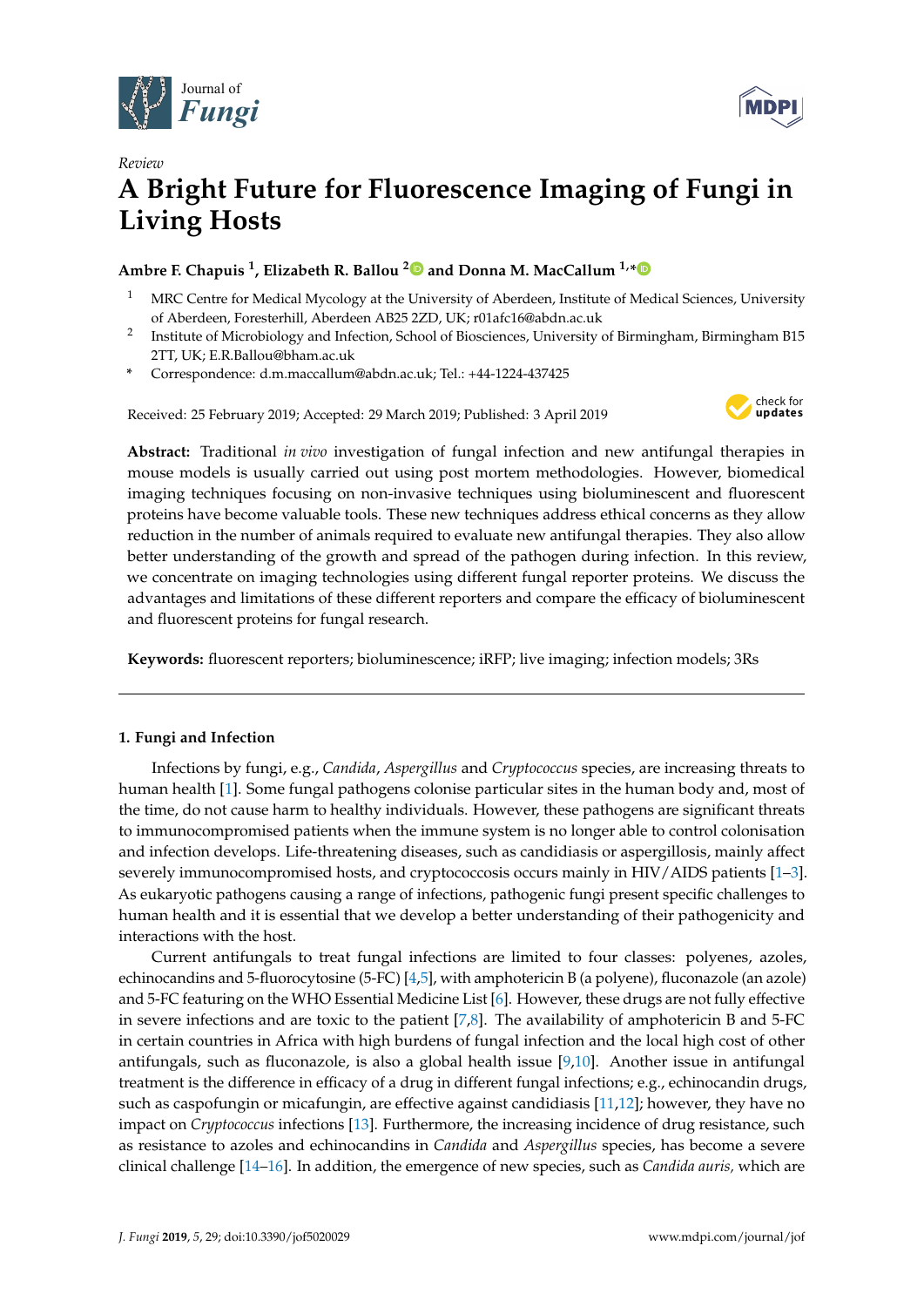resistant to most of the currently available antifungals, are a growing health threat [\[17\]](#page-5-14). Due to the limited availability of treatment choices, novel therapies are needed to improve patient outcome.

Rodent, mainly mouse, models of fungal infection have been central to efforts to evaluate novel antifungal drugs. *In vivo* experiments allow essential understanding of pharmacokinetics and drug susceptibility, although emerging *in vitro* model systems enable increasingly complex investigations of interactions between host cells and fungi [\[18\]](#page-5-15). However, *in vitro* studies remain inherently limited in their capacity to reproduce the complexity of living organisms. In fact, scientific breakthroughs for some fungal pathogens have explicitly required animal models, e.g., *Pneumocystis jirovecii,* an obligate biotroph of the lung [\[19\]](#page-6-0). Even among readily cultured fungal species, host-specific phenomena, e.g., *Cryptococcus neoformans* titan cells [\[20\]](#page-6-1), were only observed in hosts until the recent development of novel *in vitro* models [\[21–](#page-6-2)[23\]](#page-6-3). Likewise, discovery of the effect of carbon source on *Candida albicans* virulence was first observed in murine infection models [\[24\]](#page-6-4).

In addition to basic fungal biology insights that can be gained by studying these pathogens in the context of the host, animal models are central to efforts to develop new chemotherapeutics. Animal studies are mandatory for safety reasons, as some compounds, such as nystatin and amphotericin B, possess outstanding activity *in vitro* but show toxicity once administered to a host [\[25\]](#page-6-5). A suitable animal model is, therefore, essential to recognise the efficacy of any therapeutic agent, to optimise its mode of delivery, and to assess drug–host interactions during treatment of fungal infections [\[26\]](#page-6-6). Traditional *in vivo* investigations of drug efficacy in mice usually involve post-mortem end point methodologies, such as determining organ fungal burdens or measuring mouse survival during treatment [\[26\]](#page-6-6). These methods have been the gold standard but can require large numbers of animals to demonstrate drug efficacy. In addition, cryptic infection sites may be missed when these models are used [\[27\]](#page-6-7).

#### **2. Novel Non-Invasive Techniques**

Recently, non-invasive imaging techniques have been developed to monitor infection progression, or resolution, allowing information to be obtained from individual animals over time [\[28,](#page-6-8)[29\]](#page-6-9). In comparison with traditional protocols to measure drug efficacy, where groups of animals are sampled at several time points during treatment and the average response is measured, non-invasive imaging allows the response of each individual animal to be measured, reducing biological variation, and thus reducing the number of animals required per group to evaluate any new antifungal drug. These novel *in vivo* imaging techniques take advantage of bioluminescent or fluorescent proteins [\[30](#page-6-10)[,31\]](#page-6-11).

Bioluminescence refers to the light emitted from living organisms, which results from the oxidation of organic substrates mediated by luciferases [\[31\]](#page-6-11). Bioluminescent imaging has the advantage of being non-invasive, non-toxic for animals, and highly sensitive, with excellent signal-to-noise ratios [\[27\]](#page-6-7). However, a major drawback is the need to administer a substrate, such as luciferin. Attempts to investigate systemic candidiasis using bioluminescent reporters have failed due to poor penetration of the substrate in the mouse [\[32\]](#page-6-12).

Fluorescent reporters emit light without injection of a substrate prior to imaging. Conventional green fluorescent proteins (GFPs) are not suitable for mammalian deep tissue imaging due to haemoglobin, water and skin melanin absorbing at the GFP emission wavelength, which leads to a high background [\[30,](#page-6-10)[32–](#page-6-12)[34\]](#page-6-13). However, fluorescent proteins in the near-infrared spectrum (650–900nm) are effective for *in vivo* imaging [\[33](#page-6-14)[,35\]](#page-6-15). The proteins can be expressed in living cells and optical spectral separation techniques are becoming more developed and more widespread in the near-infrared spectrum [\[29,](#page-6-9)[36,](#page-6-16)[37\]](#page-6-17).

This review describes challenges with bioluminescent imaging and advances in *in vivo* fluorescent imaging for systemic and deep tissue fungal infections, as well as discussing challenges and opportunities for widespread implementation of these technologies.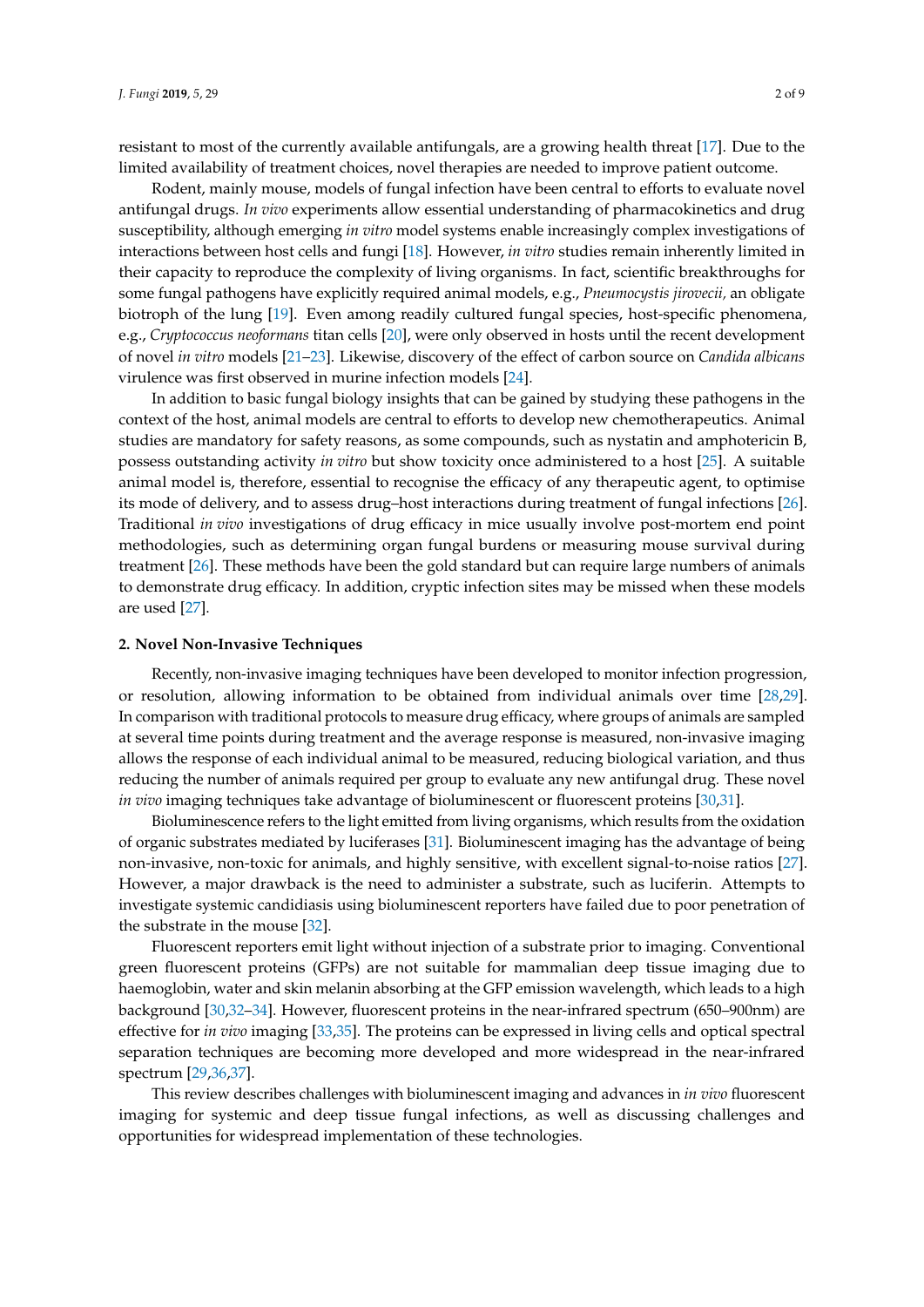#### **3. Key Challenges of** *In Vivo* **Imaging of Fungal Infections**

There are a number of challenges to consider with *in vivo* imaging of pathogenic fungi. The recurrent problem of signal-to-noise is very important, especially with deep-seated infections. The presence of fatty tissue makes imaging more difficult as the excitation light must pass through the different barriers to excite the target. The nature of the infections and the different host infection niches have an important impact on the *in vivo* imaging strategies. Niches, such as the lung or brain, present additional technical challenges due to the presence of the rib cage, bones and cartilage, which reduce the transmission of light to the organ of interest. While localised infections can be visualised due to the high concentration of reporter-tagged organisms, systemic infections can present the additional challenge of a diffuse signal, requiring a brighter reporter to obtain a sufficient signal to monitor infection [\[27](#page-6-7)[,38\]](#page-6-18).

In addition, reporters for *in vivo* imaging of systemic fungal infections require specific optimisation, taking into consideration the different properties of fungi. For example, different growth forms of some fungi have to be taken into account. The morphological yeast–hyphal switch of certain pathogens, such as *C. albicans,* can represent a problem for quantification of the number of fungi present, as it is difficult to quantify the number of cells in a mass of hyphae. The change in morphology also represents a challenge for the construction of genetically encoded reporters as the promoter driving expression may only be expressed in one growth form, e.g., a synthetic luciferase was expressed in yeast but not in hyphae [\[39\]](#page-7-0). Another optimisation required for these reporters in some fungi is codon optimisation. *C. albicans,* for example, has an alternative codon usage where CTG codons, normally translated as leucine, are decoded as serine [\[40–](#page-7-1)[42\]](#page-7-2). It is, therefore, necessary to change every CTG codon to an appropriate leucine codon to accurately translate the reporter protein. Cormack et al. [\[43\]](#page-7-3) optimised a fully synthetic yeast-enhanced GFP gene (yEGFP3) for expression in *C. albicans* based on codons frequently used by this species. This molecular optimization is required for the construction and optimisation of any new reporter in *C. albicans.* However, lack of genome information for less-studied pathogens, such as *C. auris*, represent another challenge for the expansion of the use of fluorescent reporters *in vivo*.

#### **4. Bioluminescent Imaging**

Bioluminescent imaging relies on the detection of visible light, known as bioluminescence, which arises from enzymatic oxidation of organic substrates by luciferases. Bioluminescence is seen in living organisms, such as fireflies and luminous marine microorganisms [\[28\]](#page-6-8). Bioluminescent imaging has the advantage of being highly sensitive, with excellent signal-to-noise ratios, and being non-invasive and non-toxic for animals [\[31\]](#page-6-11). It requires construction of genetically-encoded reporters that express proteins in living cells [\[31\]](#page-6-11).

Three different luciferase genes have been developed to investigate fungal infections in living animals. Firefly luciferase (fLUC) from *Photinus pyralis* [\[44\]](#page-7-4) can be visualised across a spectrum from yellow-green (550 nm) to red (620 nm). fLUC requires luciferin as a substrate, which is converted into oxyluciferin in an ATP-dependent reaction [\[45\]](#page-7-5). In contrast, the sea pansy (*Renilla reniformis*) rLUC [\[46\]](#page-7-6) and the copepod *Gaussia princeps* gLUC [\[47\]](#page-7-7) luciferases both use coelenterazine as their substrate and emit light at 480 nm [\[32\]](#page-6-12). These fungal bioreporters were generated through strong synthetic selection to enhance light emission compared to their parent bioluminescent molecules. Selection of an appropriate promoter was also required to make these reporters capable of being expressed within different fungal morphologies, such as *C. albicans* yeast and hyphal forms, to enable better understanding of pathogen biology and virulence [\[32](#page-6-12)[,38\]](#page-6-18).

Luciferase reporters have been used *in vitro* for many years in investigation of gene regulation. However, recent technological advances have allowed for the development of new, brighter reporters for bioluminescence study of fungal infections [\[27](#page-6-7)[,32](#page-6-12)[,38\]](#page-6-18). One of the first luciferase-expressing fungal species optimized for *in vivo* studies was reported by Doyle et al. [\[39\]](#page-7-0), who developed a *C. albicans* codon optimised fLUC reporter to visualise systemic and vulvovaginal candidiasis [\[39\]](#page-7-0). Despite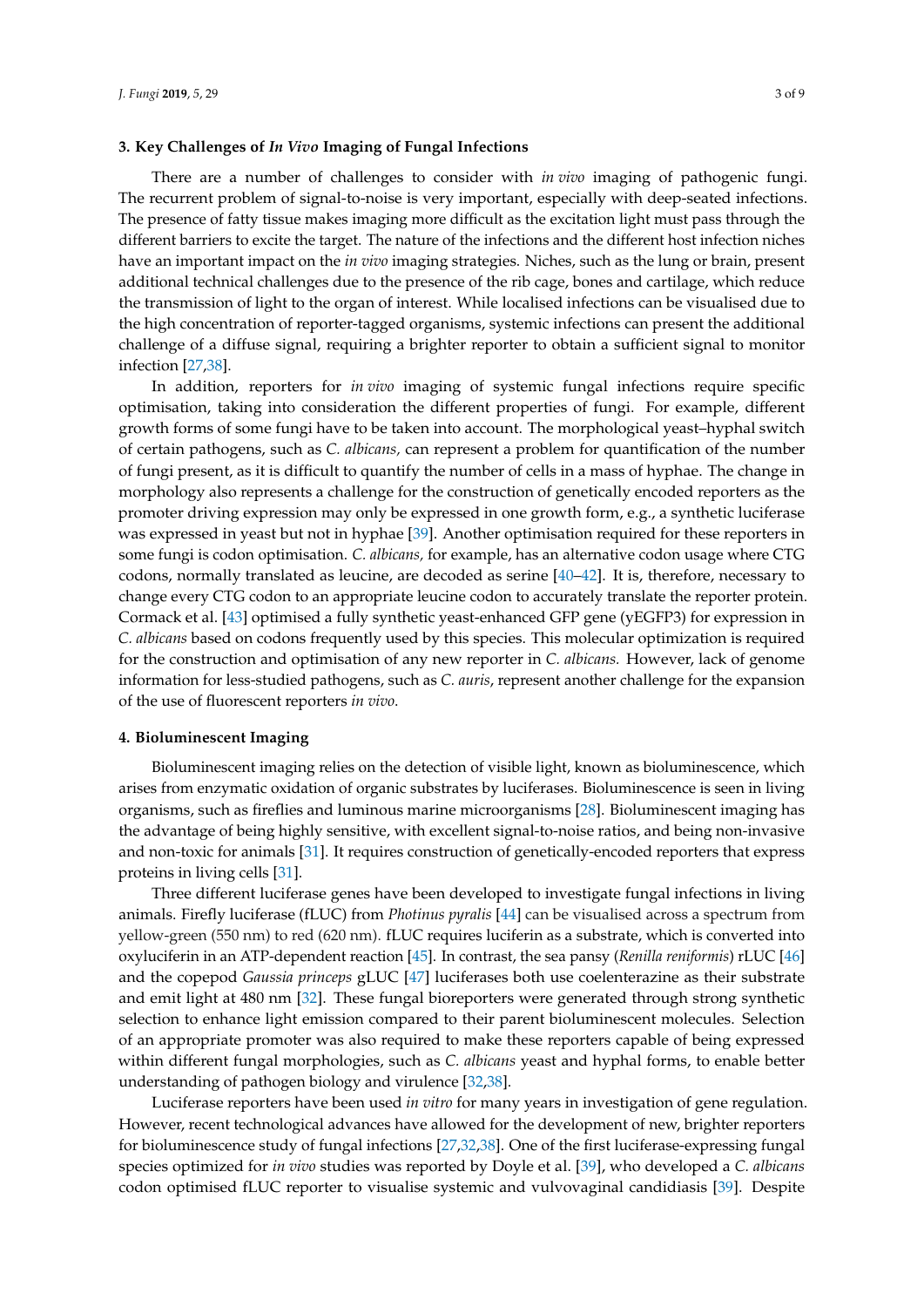promising preliminary data, a decrease in light output was observed when yeast cells switched to a hyphal morphology [\[39\]](#page-7-0). This limitation encountered by Doyle et al. [\[39\]](#page-7-0) could have been due to the expressed luciferase being targeted to the cytoplasm of the fungal cell, but may also have been a consequence of restricted luciferin permeability into *C. albicans* hyphae during infection [\[39](#page-7-0)[,48\]](#page-7-8).

To circumvent these problems, Enjalbert et al [\[32\]](#page-6-12) created a cell surface-anchored *Gaussia princeps* luciferase (gLUC) to ensure expression on the surface of both yeast and hyphal cells [\[32\]](#page-6-12). This optimised reporter (emits at 480 nm) successfully enabled sensitive detection of *C. albicans* during oropharyngeal and vulvovaginal candidiasis in mouse models [\[39,](#page-7-0)[49,](#page-7-9)[50\]](#page-7-10), but was unsuitable for imaging deep-seated infection due to a low signal-to-noise ratio at this wavelength. Dorsaz et al. [\[38\]](#page-6-18) using a cytoplasmic-expressed, codon-optimised red-shifted firefly luciferase in *C. albicans* detected bioluminescent emissions in oropharyngeal candidiasis and also in systemic infection [\[38\]](#page-6-18). Although this reporter improved the detection limits of *C. albicans* cells in infected mice, it required administration of substrate D-luciferin immediately prior to imaging (10 minute *in vivo*), but signals *in vivo* were detected in the kidneys during systemic infection and within the tongue during oropharyngeal infection [\[38\]](#page-6-18). Similar results were obtained by Jacobsen et al. [\[27\]](#page-6-7) where a codon-optimized firefly luciferase (emits light at >600 nm) showed good correlation between light emission and fungal burdens in *C. albicans* systemic infection [\[27\]](#page-6-7). A similar luciferase, optimized for expression in *Candida glabrata*, was recently successfully used to demonstrate successful antifungal therapy of *C. glabrata* biofilms on subcutaneously implanted catheters in mice [\[51\]](#page-7-11). Firefly luciferase is, therefore, considered the reporter of choice as a dynamic and sensitive bioluminescent reporter, but its use still requires administration of D-luciferin, which has to get into the fungal cells.

#### **5. Fluorescent Imaging and iRFP**

New technologies based on florescent and luminescent imaging have rapidly advanced in the past decade [\[31\]](#page-6-11). Fluorescent reporters enable brighter visualisation and require shorter exposure times than bioluminescence. Moreover, use of fluorescent proteins removes the need for substrates or cofactors, allowing real-time analysis of whole systems using live imaging [\[28\]](#page-6-8).

Fluorescent proteins are easily expressed in living cells. Genes encoding the fluorescent proteins can be inserted into the fungal genome under the control of relevant promoters, providing valuable information about the activation of transcriptional networks underlying pathogenesis in animal models, which is already widespread in models of bacterial–host interactions [\[52,](#page-7-12)[53\]](#page-7-13).

Genetic engineering of different spectra, by changing the excitation and emission wavelengths of the protein, enhanced brightness and overcame background noise, which was a key step in optimisation of the first GFP reporter from *Aequorea victoria* (jellyfish) [\[54\]](#page-7-14). GFP derivatives were developed to emit five main colours: cyan, green, yellow, orange and red. However, these light wavelengths are absorbed by host tissue and, therefore, these reporters were not ideal for *in vivo* and deep tissue studies [\[55,](#page-7-15)[56\]](#page-7-16).

Fluorescent proteins emitting in the red and orange spectral region were originally developed from the marine coral reef anemone *Discosoma striata* [\[57\]](#page-7-17). The first fluorescent protein to emit in the red spectrum was DsRed, with an excitation peak at 558 nm and an emission peak at 583 nm [\[58\]](#page-7-18). DsRed has been expressed in *Aspergillus* and has proven to be a good reporter *in vitro*, but its faint signal makes it difficult to work with *in vivo* [\[59,](#page-7-19)[60\]](#page-8-0). In addition, there were problems associated with the use of this new fluorescent protein, including incomplete maturation of DsRed. This was found to be due to DsRed being an obligate tetramer, forming large protein aggregates in living cells [\[61\]](#page-8-1). Mutagenesis to overcome this problem led to a second generation of monomeric red fluorescent proteins that avoided the problems of protein aggregates and toxicity [\[62\]](#page-8-2). mPlum, a monomeric far-red fluorescent protein with emission at 649 nm, is one of these DsRed derivatives [\[63\]](#page-8-3). A second promising fluorescent protein, HcRed, was isolated from the coral reef anemone *Heteractis crispa* [\[64\]](#page-8-4). HcRed is a dimer with a peak emission at 625 nm. Synthetic HcRed was engineered to encode two tandem molecules to overcome intermolecular dimerisation, but efforts to create a monomeric version by mutagenesis have been unsuccessful [\[64\]](#page-8-4).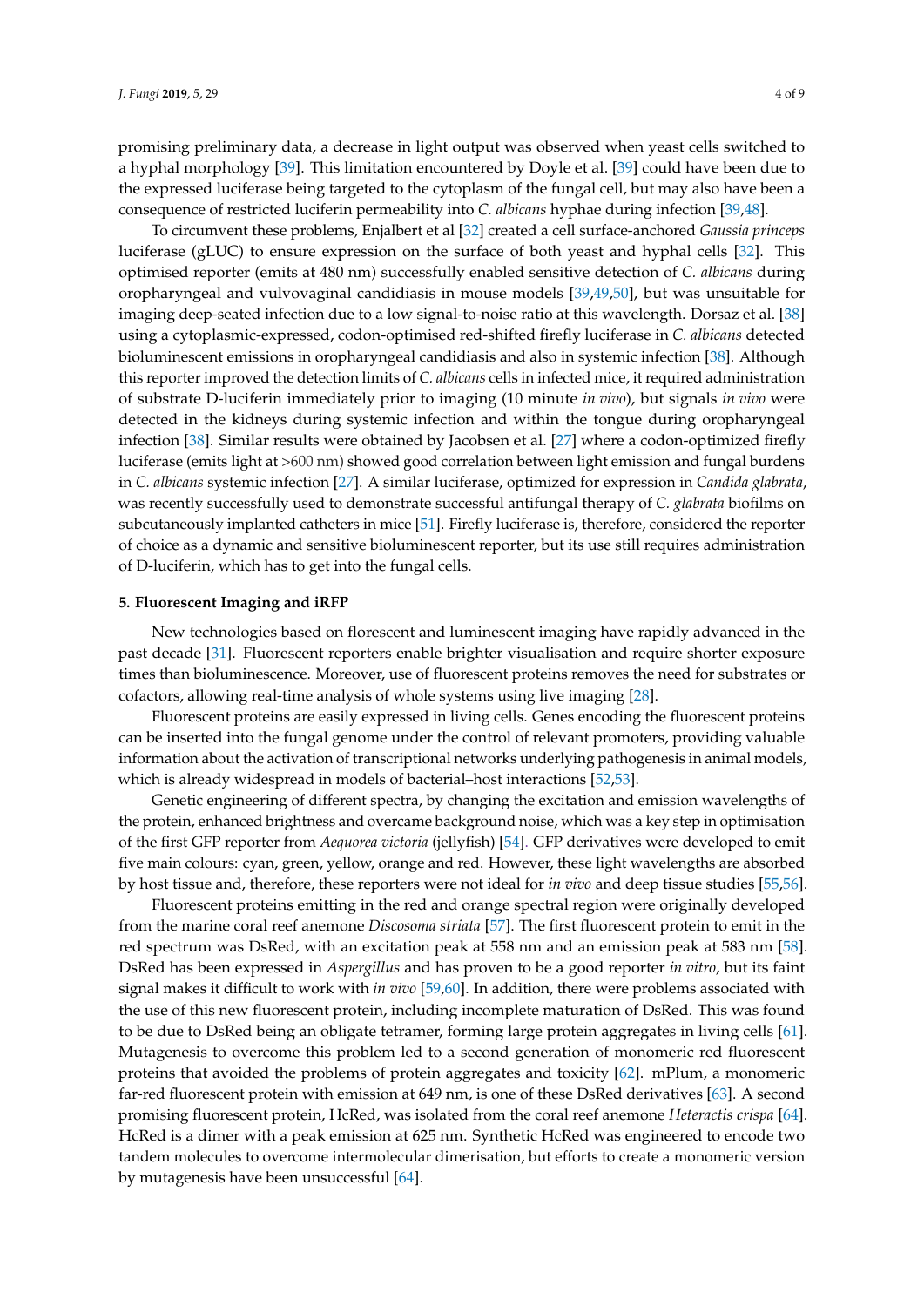#### **6. Near-Infrared Fluorescent Protein**

A promising technological advance in fluorescent reporters is based on work with a bacterial phytochrome [\[33\]](#page-6-14). This phytochrome requires a cofactor, biliverdin, rather than a substrate to produce fluorescence. Biliverdin is a bile pigment, abundant in the mammalian host as the initial intermediate in haem catabolism [\[29,](#page-6-9)[31,](#page-6-11)[33\]](#page-6-14). IFP1.4 is a synthetic, optimised reporter that encodes the chromophore-binding domain from the *Deinococcus radiodurans* phytochrome, with excitation and emission maxima of 684 and 708 nm [\[33\]](#page-6-14). IFP1.4 is well expressed in mammalian cells and mice and can be visualised with or without the addition of exogenous biliverdin [\[33\]](#page-6-14). Exogenous addition increased near-infrared fluorescence, suggesting opportunities for further optimisation [\[33\]](#page-6-14). Subsequent mutagenesis generated a new, brighter near-infrared fluorescent protein (iRFP) with excitation at 690 nm and emission at 713 nm [\[33\]](#page-6-14). Despite innovative results with iRFP to visualise cells *in vivo*, the biliverdin cofactor limits its use, as biliverdin is absent in the lung and brain, limiting use of this reporter for fungal infections found in these niches [\[35\]](#page-6-15). Moreover, in order to increase the signal brightness, the fluorescent protein needs to be expressed on the surface of the cells to increase the chance of binding with the cofactor.

These challenges may be overcome by the development of new bright reporters in the near-infrared spectrum, which are capable of being activated when expressed within the cytoplasm of the fungal cell. Scherbakova and Verkhusha [\[65\]](#page-8-5) developed a range of novel iRFP proteins that efficiently combine with endogenous biliverdin, fluorescing without the need for exogenous biliverdin. Among these new iRFPs, iRFP670 shows the best result for *in vivo* imaging, and has since been successfully used for *in vivo* imaging in a mucosal lung infection model with *C. albicans* and *Pseudomonas aeruginosa* [\[66\]](#page-8-6). Due to this, iRFP670 is the most promising reporter exploitable for *in vivo* imaging.

Along with the development of fluorescent reporters, microscopy methods have also advanced for *in vivo* investigations. Two-photon microscopy [\[67\]](#page-8-7) allowed study of host–pathogen interactions in real time and in three dimensions, with high resolution imaging up to a depth of 1 mm [\[68\]](#page-8-8). However, in the original use of this technique, mice had to be anaesthetised and the chest cavity opened to permit imaging of fungal infections, such as *Aspergillus fumigatus* [\[69,](#page-8-9)[70\]](#page-8-10). Development of two-photon and multi-photon intravital microscopy [\[71](#page-8-11)[–73\]](#page-8-12), has provided insights into fungal trafficking and host–fungal interactions. This relatively new tool has directly imaged targeting of *C. neoformans* to the central nervous system and neutrophil removal of the same fungus from the brain vasculature *in vivo* [\[74](#page-8-13)[,75\]](#page-8-14). Despite the high resolution results and fully developed protocols [\[71\]](#page-8-11), this technique is limited to the areas exposed under a surgically-implanted imaging window and cannot yet be used to image infections in the entire host [\[72\]](#page-8-15). As optical technologies and equipment become better developed and more widespread, these new reporters will supplement the existing palette of fluorescent proteins, focusing mainly on far red and near infrared reporters. This will allow further development of high resolution, full body *in vivo* imaging of fungal infections, allowing researchers to observe infection progression, or response to therapy, in individual animals.

**Author Contributions:** The following individual contributions were made for this review: conceptualization, A.F.C., E.R.B. and D.M.M.; writing—original draft preparation, A.F.C.; writing—review and editing, A.F.C, E.R.B. and D.M.M.; supervision, E.R.B. and D.M.M.; funding acquisition, D.M.M.

**Funding:** The PhD studentship (A.C.) was funded by the National Centre for the Replacement, Refinement and Reduction of Animals in Research (NC3Rs), grant number NC/N002482/1. We would also like to acknowledge the support of the Medical Research Council Centre for Medical Mycology at the University of Aberdeen (MR/N006364/1).

**Conflicts of Interest:** The authors declare no conflict of interest.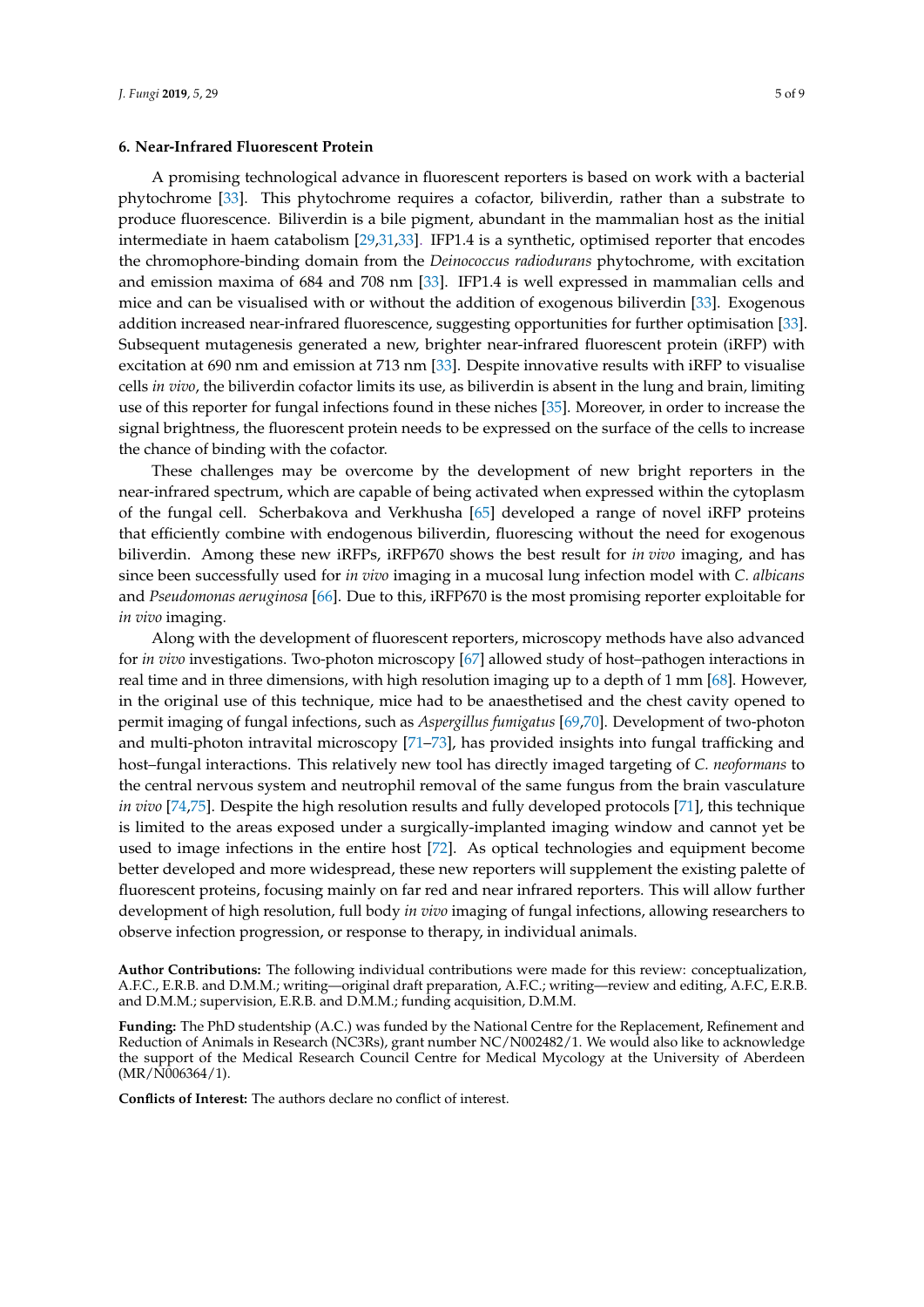## **References**

- <span id="page-5-0"></span>1. Brown, G.D.; Denning, D.W.; Gow, N.A.R.; Levitz, S.M.; Netea, M.G.; White, T.C. Hidden killers: Human fungal infections. *Sci. Transl. Med.* **2012**, *4*, 13. [\[CrossRef\]](http://dx.doi.org/10.1126/scitranslmed.3004404)
- 2. Rajasingham, R.; Smith, R.M.; Park, B.J.; Jarvis, J.N.; Govender, N.P.; Chiller, T.M.; Denning, D.W.; Loyse, A.; Boulware, D.R. Global burden of disease of HIV-associated cryptococcal meningitis: An updated analysis. *Lancet Infect. Dis.* **2017**, *17*, 873–881. [\[CrossRef\]](http://dx.doi.org/10.1016/S1473-3099(17)30243-8)
- <span id="page-5-1"></span>3. Fukuda, Y.; Homma, T.; Suzuki, S.; Takuma, T.; Tanaka, A.; Yokoe, T.; Ohnishi, T.; Niki, Y.; Sagara, H. High burden of *Aspergillus fumigatus* infection among chronic respiratory diseases. *Chron. Respir. Dis.* **2018**, 1–7. [\[CrossRef\]](http://dx.doi.org/10.1177/1479972318761654) [\[PubMed\]](http://www.ncbi.nlm.nih.gov/pubmed/29519142)
- <span id="page-5-2"></span>4. Barchiesi, F.; Spreghini, E.; Baldassarri, I.; Marigliano, A.; Arzeni, D.; Giannini, D.; Scalise, G. Sequential therapy with caspofungin and fluconazole for *Candida albicans* infection. *Antimicrob. Agents Chemother.* **2004**, *48*, 4056–4058. [\[CrossRef\]](http://dx.doi.org/10.1128/AAC.48.10.4056-4058.2004) [\[PubMed\]](http://www.ncbi.nlm.nih.gov/pubmed/15388480)
- <span id="page-5-3"></span>5. Sanglard, D. Emerging threats in antifungal-resistant fungal pathogens. *Front. Med.* **2016**, *3*, 1–10. [\[CrossRef\]](http://dx.doi.org/10.3389/fmed.2016.00011)
- <span id="page-5-4"></span>6. WHO Model Lists of Essential Medicines. Available online: [www.who.int/medicines/publications/](www.who.int/medicines/publications/essentialmedicines/en) [essentialmedicines/en](www.who.int/medicines/publications/essentialmedicines/en) (accessed on 1 February 2019).
- <span id="page-5-5"></span>7. Worth, L.J.; Blyth, C.C.; Booth, D.L.; Kong, D.C.M.; Marriott, D.; Cassumbhoy, M.; Ray, J.; Slavin, M.A.; Wilkes, J.R. Optimizing antifungal drug dosing and monitoring to avoid toxicity and improve outcomes in patients with haematological disorders. *Intern. Med. J.* **2008**, *38*, 521–537. [\[CrossRef\]](http://dx.doi.org/10.1111/j.1445-5994.2008.01726.x)
- <span id="page-5-6"></span>8. Venkatakrishnan, K.; von Moltke, L.L.; Greenblatt, D.J. Effects of the antifungal agents on oxidative drug metabolism: Clinical relevance. *Clin. Pharmacokinet.* **2000**, *38*, 111–180. [\[CrossRef\]](http://dx.doi.org/10.2165/00003088-200038020-00002)
- <span id="page-5-7"></span>9. Wingard, J.R.; Carter, S.L.; Walsh, T.J.; Kurtzberg, J.; Small, T.N.; Baden, L.R.; Gersten, I.D.; Mendizabal, A.M.; Leather, H.L.; Confer, D.L.; et al. Randomized, double-blind trial of fluconazole versus voriconazole for prevention of invasive fungal infection after allogeneic hematopoietic cell transplantation. *Blood* **2010**, *116*, 5111–5118. [\[CrossRef\]](http://dx.doi.org/10.1182/blood-2010-02-268151)
- <span id="page-5-8"></span>10. Kneale, M.; Bartholomew, J.S.; Davies, E.; Denning, D.W. Global access to antifungal therapy and its variable cost. *J. Antimicrob. Chemother.* **2016**, *71*, 3599–3606. [\[CrossRef\]](http://dx.doi.org/10.1093/jac/dkw325)
- <span id="page-5-9"></span>11. Abruzzo, G.K.; Flattery, A.M.; Gill, C.J.; Kong, L.; Smith, J.G.; Pikounis, V.B.; Balkovec, J.M.; Bouffard, A.F.; Dropinski, J.F.; Rosen, H.; et al. Evaluation of the echinocandin antifungal MK-0991 (L-743,872): Efficacies in mouse models of disseminated aspergillosis, candidiasis, and cryptococcosis. *Antimicrob. Agents Chemother.* **1997**, *41*, 2333–2338. [\[CrossRef\]](http://dx.doi.org/10.1128/AAC.41.11.2333) [\[PubMed\]](http://www.ncbi.nlm.nih.gov/pubmed/9371329)
- <span id="page-5-10"></span>12. Kuhn, D.M.; George, T.; Chandra, J.; Mukherjee, P.K.; Ghannoum, M.A. Antifungal susceptibility of *Candida* biofilms: Unique efficacy of amphotericin B lipid formulations and echinocandins. *Antimicrob. Agents Chemother.* **2002**, *46*, 1773–1780. [\[CrossRef\]](http://dx.doi.org/10.1128/AAC.46.6.1773-1780.2002) [\[PubMed\]](http://www.ncbi.nlm.nih.gov/pubmed/12019089)
- <span id="page-5-11"></span>13. Maligie, M.A.; Selitrennikoff, C.P. *Cryptococcus neoformans* resistance to echinocandins: (1,3)-glucan synthase activity is sensitive to echinocandins. *Antimicrob. Agents Chemother.* **2005**, *49*, 2851–2856. [\[CrossRef\]](http://dx.doi.org/10.1128/AAC.49.7.2851-2856.2005)
- <span id="page-5-12"></span>14. Chryssanthou, E. *In vitro* susceptibility of respiratory isolates of *Aspergillus* species to itraconazole and amphotericin B. acquired resistance to itraconazole. *Scand. J. Infect. Dis.* **1997**, *29*, 509–512. [\[CrossRef\]](http://dx.doi.org/10.3109/00365549709011864) [\[PubMed\]](http://www.ncbi.nlm.nih.gov/pubmed/9435042)
- 15. Bachmann, S.P.; Ramage, G.; Vandewalle, K.; Patterson, T.F.; Wickes, B.L.; José, L.; Lo, L. Antifungal combinations against *Candida albicans* biofilms *in vitro*. *Antimicrob. Agents Chemother.* **2003**, *47*, 3657–3659. [\[CrossRef\]](http://dx.doi.org/10.1128/AAC.47.11.3657-3659.2003) [\[PubMed\]](http://www.ncbi.nlm.nih.gov/pubmed/14576141)
- <span id="page-5-13"></span>16. Alcazar-Fuoli, L.; Mellado, E.; Alastruey-Izquierdo, A.; Cuenca-Estrella, M.; Rodriguez-Tudela, J.L. *Aspergillus* section Fumigati: Antifungal susceptibility patterns and sequence-based identification. *Antimicrob. Agents Chemother.* **2008**, *52*, 1244–1251. [\[CrossRef\]](http://dx.doi.org/10.1128/AAC.00942-07) [\[PubMed\]](http://www.ncbi.nlm.nih.gov/pubmed/18212093)
- <span id="page-5-14"></span>17. Lockhart, S.R.; Etienne, K.A.; Vallabhaneni, S.; Farooqi, J.; Chowdhary, A.; Govender, N.P.; Colombo, A.L.; Calvo, B.; Cuomo, C.A.; Desjardins, C.A.; et al. Simultaneous emergence of multidrug-resistant *Candida auris* on 3 continents confirmed by whole-genome sequencing and epidemiological analyses. *Clin. Infect. Dis.* **2017**, *64*, 134–140. [\[CrossRef\]](http://dx.doi.org/10.1093/cid/ciw691)
- <span id="page-5-15"></span>18. Alvarez-Rueda, N.; Albassier, M.; Allain, S.; Deknuydt, F.; Altare, F.; Le Pape, P. First human model of *in vitro Candida albicans* persistence within granuloma for the reliable study of host-fungi interactions. *PLoS ONE* **2012**, *7*. [\[CrossRef\]](http://dx.doi.org/10.1371/journal.pone.0040185)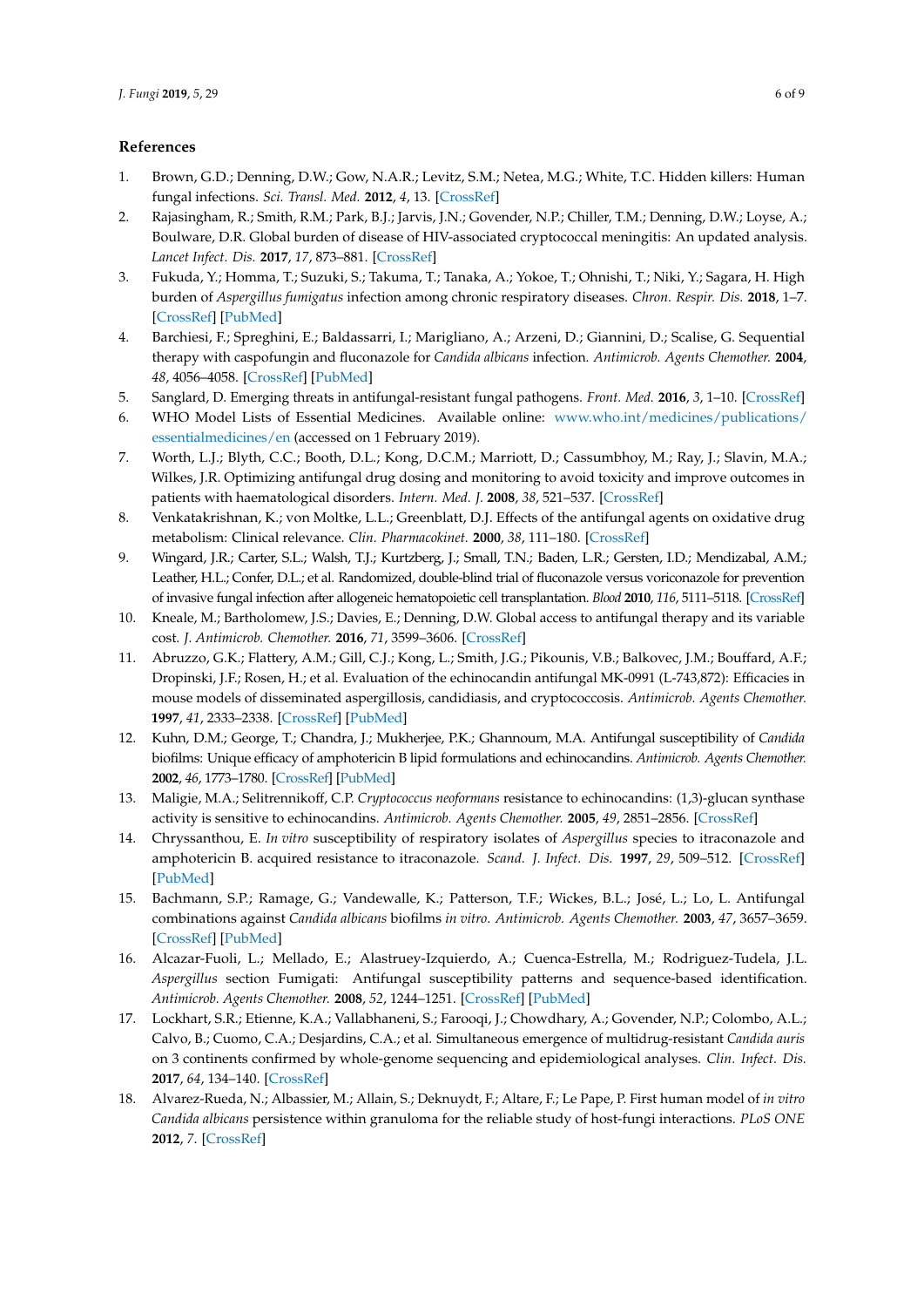- <span id="page-6-0"></span>19. Cissé, O.H.; Pagni, M.; Hauser, P.M. Comparative genomics suggests that the human pathogenic fungus *Pneumocystis jirovecii* acquired obligate biotrophy through gene loss. *Genome Biol. Evol.* **2014**, *6*, 1938–1948. [\[CrossRef\]](http://dx.doi.org/10.1093/gbe/evu155) [\[PubMed\]](http://www.ncbi.nlm.nih.gov/pubmed/25062922)
- <span id="page-6-1"></span>20. Cruickshank, J.G.; Cavill, R.; Jelbert, M. *Cryptococcus neoformans* of unusual morphology. *Appl. Microbiol.* **1973**, *25*, 309–312. [\[PubMed\]](http://www.ncbi.nlm.nih.gov/pubmed/4121033)
- <span id="page-6-2"></span>21. Dambuza, I.M.; Drake, T.; Chapuis, A.; Zhou, X.; Correia, J.; Taylor-Smith, L.; LeGrave, N.; Rasmussen, T.; Fisher, M.C.; Bicanic, T.; et al. The *Cryptococcus neoformans* titan cell is an inducible and regulated morphotype underlying pathogenesis. *PLoS Pathog.* **2018**, *14*, e1006978. [\[CrossRef\]](http://dx.doi.org/10.1371/journal.ppat.1006978)
- 22. Trevijano-Contador, N.; de Oliveira, H.C.; García-Rodas, R.; Rossi, S.A.; Llorente, I.; Zaballos, Á.; Janbon, G.; Ariño, J.; Zaragoza, Ó. *Cryptococcus neoformans* can form titan-like cells *in vitro* in response to multiple signals. *PLoS Pathog.* **2018**, *14*, e1007007. [\[CrossRef\]](http://dx.doi.org/10.1371/journal.ppat.1007007)
- <span id="page-6-3"></span>23. Hommel, B.; Mukaremera, L.; Cordero, R.J.B.; Coelho, C.; Desjardins, C.A.; Sturny-Leclère, A.; Janbon, G.; Perfect, J.R.; Fraser, J.A.; Casadevall, A.; et al. Titan cells formation in *Cryptococcus neoformans* is finely tuned by environmental conditions and modulated by positive and negative genetic regulators. *PLoS Pathog.* **2018**, *14*, e1006982. [\[CrossRef\]](http://dx.doi.org/10.1371/journal.ppat.1006982) [\[PubMed\]](http://www.ncbi.nlm.nih.gov/pubmed/29775480)
- <span id="page-6-4"></span>24. Ene, I.V.; Cheng, S.-C.; Netea, M.G.; Brown, A.J.P. Growth of *Candida albicans* cells on the physiologically relevant carbon source lactate affects their recognition and phagocytosis by immune cells. *Infect. Immun.* **2013**, *81*, 238–248. [\[CrossRef\]](http://dx.doi.org/10.1128/IAI.01092-12)
- <span id="page-6-5"></span>25. Johnson, E.M.; Ojwang, J.O.; Szekely, A.; Wallace, T.L.; Warnock, D.W. Comparison of *in vitro* antifungal activities of free and liposome-encapsulated nystatin with those of four amphotericin B formulations. *Antimicrob. Agents Chemother.* **1998**, *42*, 1412–1416. [\[CrossRef\]](http://dx.doi.org/10.1128/AAC.42.6.1412)
- <span id="page-6-6"></span>26. MacCallum, D.M. Hosting infection: Experimental models to assay *Candida* virulence. *Int. J. Microbiol.* **2012**, *2012*. [\[CrossRef\]](http://dx.doi.org/10.1155/2012/363764) [\[PubMed\]](http://www.ncbi.nlm.nih.gov/pubmed/22235206)
- <span id="page-6-7"></span>27. Jacobsen, I.D.; Luttich, A.; Kurzai, O.; Hube, B.; Brock, M. *In vivo* imaging of disseminated murine *Candida albicans* infection reveals unexpected host sites of fungal persistence during antifungal therapy. *J. Antimicrob. Chemother.* **2014**, *69*, 2785–2796. [\[CrossRef\]](http://dx.doi.org/10.1093/jac/dku198) [\[PubMed\]](http://www.ncbi.nlm.nih.gov/pubmed/24951534)
- <span id="page-6-8"></span>28. Brock, M. Application of bioluminescence imaging for *in vivo* monitoring of fungal infections. *Int. J. Microbiol.* **2012**, *2012*, 1–9. [\[CrossRef\]](http://dx.doi.org/10.1155/2012/956794)
- <span id="page-6-9"></span>29. Yu, D.; Dong, Z.; Gustafson, W.C.; Ruiz-González, R.; Signor, L.; Marzocca, F.; Borel, F.; Klassen, M.P.; Makhijani, K.; Royant, A.; et al. Rational design of a monomeric and photostable far-red fluorescent protein for fluorescence imaging *in vivo*. *Protein Sci.* **2016**, *25*, 308–315. [\[CrossRef\]](http://dx.doi.org/10.1002/pro.2843)
- <span id="page-6-10"></span>30. Rao, J.; Dragulescu-Andrasi, A.; Yao, H. Fluorescence imaging *in vivo*: Recent advances. *Curr. Opin. Biotechnol.* **2007**, *18*, 17–25. [\[CrossRef\]](http://dx.doi.org/10.1016/j.copbio.2007.01.003)
- <span id="page-6-11"></span>31. Ozawa, T.; Yoshimura, H.; Kim, S.B. Advances in fluorescence and bioluminescence imaging. *Anal. Chem.* **2013**, *85*, 590–609. [\[CrossRef\]](http://dx.doi.org/10.1021/ac3031724)
- <span id="page-6-12"></span>32. Enjalbert, B.; Rachini, A.; Vediyappan, G.; Pietrella, D.; Spaccapelo, R.; Vecchiarelli, A.; Brown, A.J.P.; D'Enfert, C. A multifunctional, synthetic *Gaussia princeps* luciferase reporter for live imaging of *Candida albicans* infections. *Infect. Immun.* **2009**, *77*, 4847–4858. [\[CrossRef\]](http://dx.doi.org/10.1128/IAI.00223-09) [\[PubMed\]](http://www.ncbi.nlm.nih.gov/pubmed/19687206)
- <span id="page-6-14"></span>33. Filonov, G.S.; Piatkevich, K.D.; Ting, L.M.; Zhang, J.; Kim, K.; Verkhusha, V.V. Bright and stable near-infrared fluorescent protein for *in vivo* imaging. *Nat. Biotechnol.* **2011**, *29*, 757–761. [\[CrossRef\]](http://dx.doi.org/10.1038/nbt.1918)
- <span id="page-6-13"></span>34. Barelle, C.J.; Manson, C.L.; MacCallum, D.M.; Odds, F.C.; Gow, N.A.R.; Brown, A.J.P. GFP as a quantitative reporter of gene regulation in *Candida albicans*. *Yeast* **2004**, *21*, 333–340. [\[CrossRef\]](http://dx.doi.org/10.1002/yea.1099)
- <span id="page-6-15"></span>35. Shu, X.; Royant, A.; Lin, M.Z.; Aguilera, T.A.; Lev-Ram, V.; Steinbach, P.A.; Tsien, R.Y. Mammalian expression of infrared fluorescent proteins engineered from a bacterial phytochrome. *Science* **2009**, *324*, 804–807. [\[CrossRef\]](http://dx.doi.org/10.1126/science.1168683)
- <span id="page-6-16"></span>36. Shcherbo, D.; Murphy, C.S.; Ermakova, G.V.; Solovieva, E.A.; Chepurnykh, T.V.; Shcheglov, A.S.; Verkhusha, V.V.; Pletnev, V.Z.; Hazelwood, K.L.; Roche, P.M.; et al. Far-red fluorescent tags for protein imaging in living tissues. *Biochem. J.* **2009**, *418*, 567–574. [\[CrossRef\]](http://dx.doi.org/10.1042/BJ20081949) [\[PubMed\]](http://www.ncbi.nlm.nih.gov/pubmed/19143658)
- <span id="page-6-17"></span>37. Hilderbrand, S.A.; Weissleder, R. Near-infrared fluorescence: Application to *in vivo* molecular imaging. *Curr. Opin. Chem. Biol.* **2010**, *14*, 71–79. [\[CrossRef\]](http://dx.doi.org/10.1016/j.cbpa.2009.09.029) [\[PubMed\]](http://www.ncbi.nlm.nih.gov/pubmed/19879798)
- <span id="page-6-18"></span>38. Dorsaz, S.; Coste, A.T.; Sanglard, D. Red-shifted Firefly luciferase optimized for *Candida albicans in vivo* bioluminescence imaging. *Front. Microbiol.* **2017**, *8*. [\[CrossRef\]](http://dx.doi.org/10.3389/fmicb.2017.01478) [\[PubMed\]](http://www.ncbi.nlm.nih.gov/pubmed/28824601)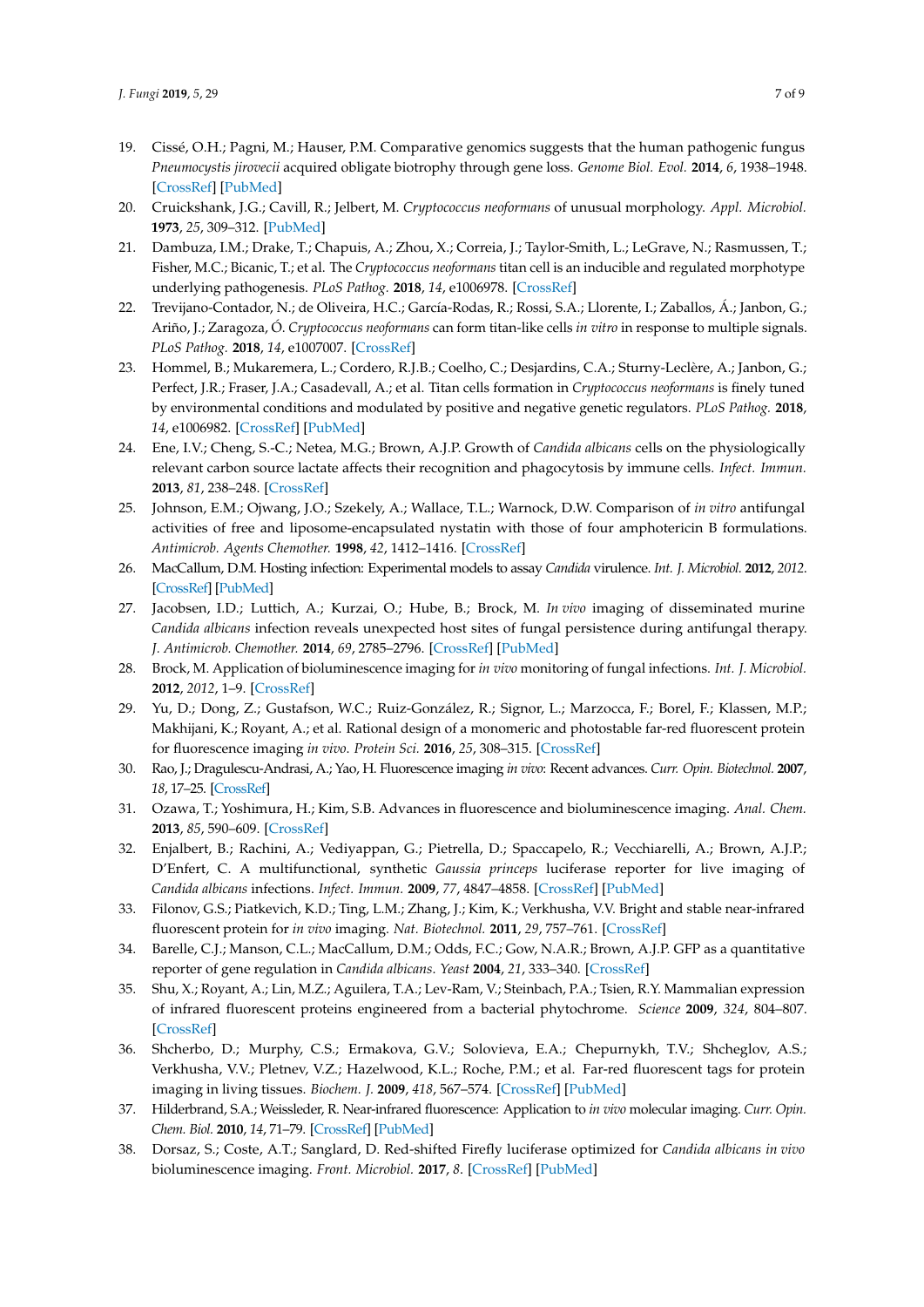- <span id="page-7-0"></span>39. Doyle, T.C.; Nawotka, K.A.; Kawahara, C.B.; Francis, K.P.; Contag, P.R. Visualizing fungal infections in living mice using bioluminescent pathogenic *Candida albicans* strains transformed with the firefly luciferase gene. *Microb. Pathog.* **2006**, *40*, 82–90. [\[CrossRef\]](http://dx.doi.org/10.1016/j.micpath.2005.11.003) [\[PubMed\]](http://www.ncbi.nlm.nih.gov/pubmed/16426810)
- <span id="page-7-1"></span>40. Ohama, T.; Suzuki, T.; Mori, M.; Osawa, S.; Ueda, T.; Watanabe, K.; Nakase, T. Non-universal decoding of the leucine codon CUG in several *Candida* species. *Nucleic Acids Res.* **1993**, *21*, 4039–4045. [\[CrossRef\]](http://dx.doi.org/10.1093/nar/21.17.4039)
- 41. White, T.C.; Andrews, L.E.; Maltby, D.; Agabian, N. The "universal" leucine codon CTG in the secreted aspartyl proteinase 1 (*SAP1*) gene of *Candida albicans* encodes a serine *in vivo*. *J. Bacteriol.* **1995**, *177*, 2953–2955. [\[CrossRef\]](http://dx.doi.org/10.1128/jb.177.10.2953-2955.1995) [\[PubMed\]](http://www.ncbi.nlm.nih.gov/pubmed/7751316)
- <span id="page-7-2"></span>42. Miranda, I.; Silva-Dias, A.; Rocha, R.; Teixeira-Santos, R.; Coelho, C.; Goncalves, T.; Santos, M.A.S.; Pina-Vaz, C.; Solis, N.V.; Filler, S.G.; et al. *Candida albicans* CUG mistranslation is a mechanism to create cell surface variation. *MBio* **2013**, *4*, e00285-13. [\[CrossRef\]](http://dx.doi.org/10.1128/mBio.00285-13) [\[PubMed\]](http://www.ncbi.nlm.nih.gov/pubmed/23800396)
- <span id="page-7-3"></span>43. Cormack, B.P.; Bertram, G.; Egerton, M.; Gow, N.A.R.; Falkow, S.; Brown, A.J.P. Yeast-enhanced green fluorescent protein (yEGFP): A reporter of gene expression in *Candida albicans*. *Microbiology* **1997**, *143*, 303–311. [\[CrossRef\]](http://dx.doi.org/10.1099/00221287-143-2-303)
- <span id="page-7-4"></span>44. De Wet, J.R.; Wood, K.V.; DeLuca, M.; Helinski, D.R.; Subramani, S. Firefly luciferase gene: Structure and expression in mammalian cells. *Mol. Cell. Biol.* **1987**, *7*, 725–737. [\[CrossRef\]](http://dx.doi.org/10.1128/MCB.7.2.725) [\[PubMed\]](http://www.ncbi.nlm.nih.gov/pubmed/3821727)
- <span id="page-7-5"></span>45. Ntziachristos, V.; Bremer, C.; Weissleder, R. Fluorescence imaging with near-infrared light: New technological advances that enable *in vivo* molecular imaging. *Eur. Radiol.* **2003**, *13*, 195–208. [\[CrossRef\]](http://dx.doi.org/10.1007/s00330-002-1524-x) [\[PubMed\]](http://www.ncbi.nlm.nih.gov/pubmed/12541130)
- <span id="page-7-6"></span>46. Loening, A.M.; Dragulescu-Andrasi, A.; Gambhir, S.S. A red-shifted *Renilla luciferase* for transient reporter-gene expression. *Nat. Methods* **2010**, *7*, 5–6. [\[CrossRef\]](http://dx.doi.org/10.1038/nmeth0110-05) [\[PubMed\]](http://www.ncbi.nlm.nih.gov/pubmed/20038949)
- <span id="page-7-7"></span>47. Takenaka, Y.; Masuda, H.; Yamaguchi, A.; Nishikawa, S.; Shigeri, Y.; Yoshida, Y.; Mizuno, H. Two forms of secreted and thermostable luciferases from the marine copepod crustacean, *Metridia pacifica*. *Gene* **2008**, *425*, 28–35. [\[CrossRef\]](http://dx.doi.org/10.1016/j.gene.2008.07.041) [\[PubMed\]](http://www.ncbi.nlm.nih.gov/pubmed/18725274)
- <span id="page-7-8"></span>48. D'Enfert, C.; Vecchiarelli, A.; Brown, A.J.P. Bioluminescent fungi for real-time monitoring of fungal infections. *Virulence* **2010**, *1*, 174–176. [\[CrossRef\]](http://dx.doi.org/10.4161/viru.1.3.11119) [\[PubMed\]](http://www.ncbi.nlm.nih.gov/pubmed/21178436)
- <span id="page-7-9"></span>49. Mosci, P.; Pericolini, E.; Gabrielli, E.; Kenno, S.; Perito, S.; Bistoni, F.; d'Enfert, C.; Vecchiarelli, A. A novel bioluminescence mouse model for monitoring oropharyngeal candidiasis in mice. *Virulence* **2013**, *4*, 250–254. [\[CrossRef\]](http://dx.doi.org/10.4161/viru.23529)
- <span id="page-7-10"></span>50. Gabrielli, E.; Roselletti, E.; Luciano, E.; Sabbatini, S.; Mosci, P.; Pericolini, E. Comparison between bioluminescence imaging technique and CFU count for the study of oropharyngeal candidiasis in mice. *Cytom. Part A* **2015**, *87*, 428–436. [\[CrossRef\]](http://dx.doi.org/10.1002/cyto.a.22666)
- <span id="page-7-11"></span>51. Persyn, A.; Rogiers, O.; Brock, M.; Vande Velde, G.; Lamkanfi, M.; Jacobsen, I.D.; Himmelreich, U.; Lagrou, K.; Van Dijck, P.; Kucharíková, S. Monitoring of fluconazole and caspofungin activity against *in vivo Candida glabrata* biofilms by bioluminescence imaging. *Antimicrob. Agents Chemother.* **2018**, *63*, e01555-18. [\[CrossRef\]](http://dx.doi.org/10.1128/AAC.01555-18) [\[PubMed\]](http://www.ncbi.nlm.nih.gov/pubmed/30420485)
- <span id="page-7-12"></span>52. Ramachandran, S.; Thiyagarajan, S.; Dhinakar Raj, G.; Uma, A. Non-invasive *in vivo* imaging of fluorescence-labeled bacterial distributions in aquatic species. *Int. J. Vet. Sci. Med.* **2017**, *5*, 187–195. [\[CrossRef\]](http://dx.doi.org/10.1016/j.ijvsm.2017.09.003) [\[PubMed\]](http://www.ncbi.nlm.nih.gov/pubmed/30255070)
- <span id="page-7-13"></span>53. Kong, Y.; Cirillo, J.D. Fluorescence imaging of mycobacterial infection in live mice using fluorescent protein-expressing strains. *Methods Mol. Biol.* **2018**, *1790*, 75–85. [\[CrossRef\]](http://dx.doi.org/10.1007/978-1-4939-7860-1_6)
- <span id="page-7-14"></span>54. Prasher, D.C.; Eckenrode, V.K.; Ward, W.W.; Prendergast, F.G.; Cormier, M.J. Primary structure of the *Aequorea victoria* green-fluorescent protein. *Gene* **1992**, *111*, 229–233. [\[CrossRef\]](http://dx.doi.org/10.1016/0378-1119(92)90691-H)
- <span id="page-7-15"></span>55. Chudakov, D.M.; Lukyanov, S.; Lukyanov, K.A. Fluorescent proteins as a toolkit for *in vivo* imaging. *Trends Biotechnol.* **2005**, *23*, 605–613. [\[CrossRef\]](http://dx.doi.org/10.1016/j.tibtech.2005.10.005) [\[PubMed\]](http://www.ncbi.nlm.nih.gov/pubmed/16269193)
- <span id="page-7-16"></span>56. Orm, M.; Cubitt, A.B.; Kallio, K.; Gross, L.A.; Tsien, R.Y.; Remington, S.J. Crystal structure of the *Aequorea victoria* green fluorescent protein. *Science* **1996**, *273*, 1392–1395. [\[CrossRef\]](http://dx.doi.org/10.1126/science.273.5280.1392)
- <span id="page-7-17"></span>57. Wiehler, J.; von Hummel, J.; Steipe, B. Mutants of *Discosoma* red fluorescent protein with a GFP-like chromophore. *FEBS Lett.* **2001**, *487*, 384–389. [\[CrossRef\]](http://dx.doi.org/10.1016/S0014-5793(00)02365-6)
- <span id="page-7-18"></span>58. Baird, G.S.; Zacharias, D.A.; Tsien, R.Y. Biochemistry, mutagenesis, and oligomerization of DsRed, a red fluorescent protein from coral. *Proc. Natl. Acad. Sci. USA* **2000**, *97*, 11984–11989. [\[CrossRef\]](http://dx.doi.org/10.1073/pnas.97.22.11984)
- <span id="page-7-19"></span>59. Helber, N.; Requena, N. Expression of the fluorescence markers DsRed and GFP fused to a nuclear localization signal in the arbuscular mycorrhizal fungus *Glomus intraradices*. *New Phytol.* **2008**, *177*, 537–548. [\[CrossRef\]](http://dx.doi.org/10.1111/j.1469-8137.2007.02257.x) [\[PubMed\]](http://www.ncbi.nlm.nih.gov/pubmed/17995919)